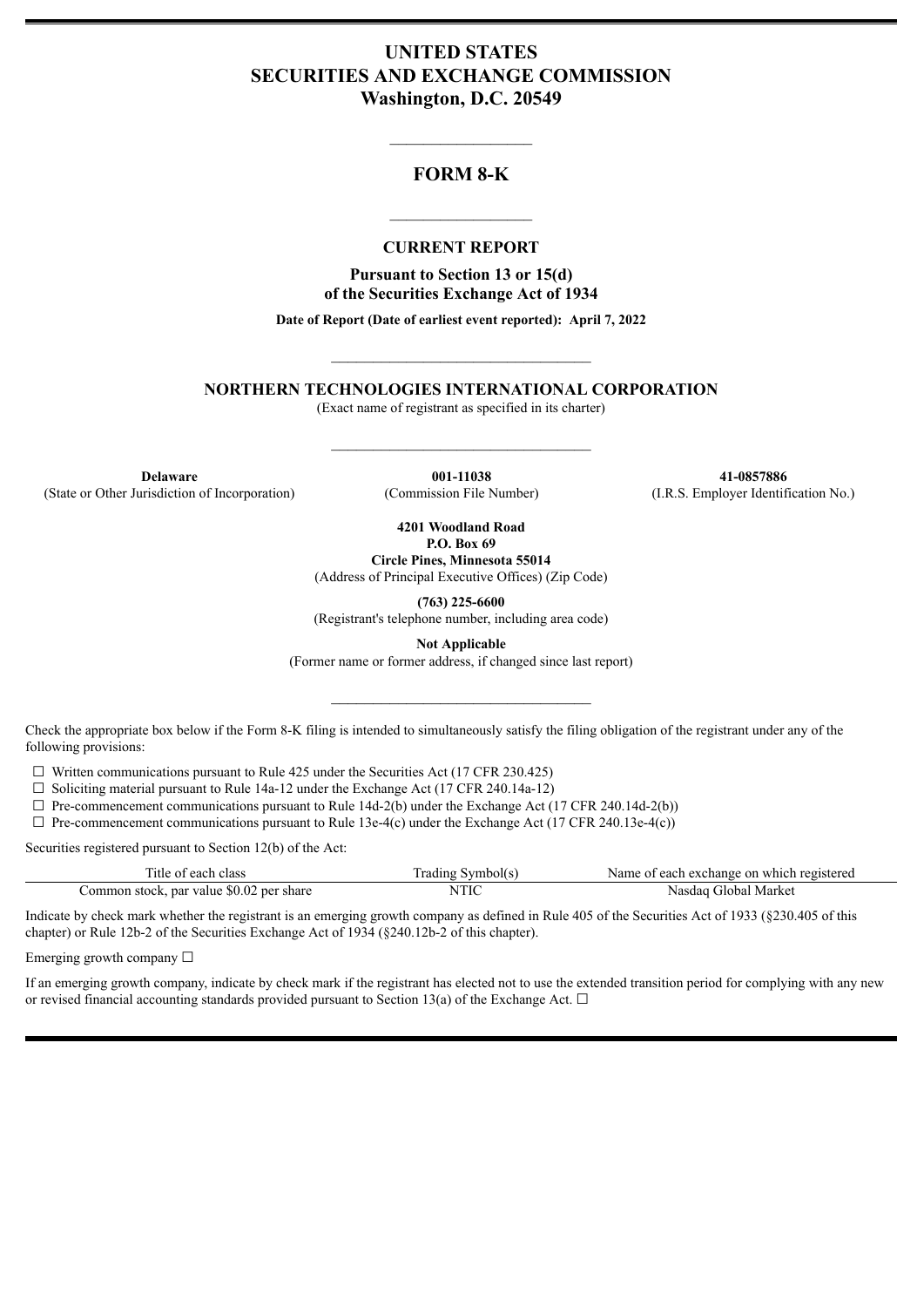#### **Item 2.02. Results of Operations and Financial Condition.**

On April 7, 2022, Northern Technologies International Corporation ("NTIC") announced its consolidated financial results for the three and six months ended February 28, 2022. A copy of the press release is attached as Exhibit 99.1 to this current report on Form 8-K and the information set forth therein is incorporated herein by reference and constitutes a part of this report.

The information contained in Item 2.02 of this report and Exhibit 99.1 to this report shall not be deemed to be "filed" for purposes of Section 18 of the Securities Exchange Act of 1934, as amended (the "Exchange Act"), and shall not be incorporated by reference into any filings made by NTIC under the Securities Act of 1933, as amended, or the Exchange Act, except as may be expressly set forth by specific reference in such filing.

#### **Item 9.01. Financial Statements and Exhibits.**

(d) *Exhibits*.

| <b>Description</b>                                                                                                                       |
|------------------------------------------------------------------------------------------------------------------------------------------|
| Press Release issued April 7, 2022 (furnished herewith)<br>The Cover Page from this Current Report on Form 8-K, Formatted in Inline XBRL |
|                                                                                                                                          |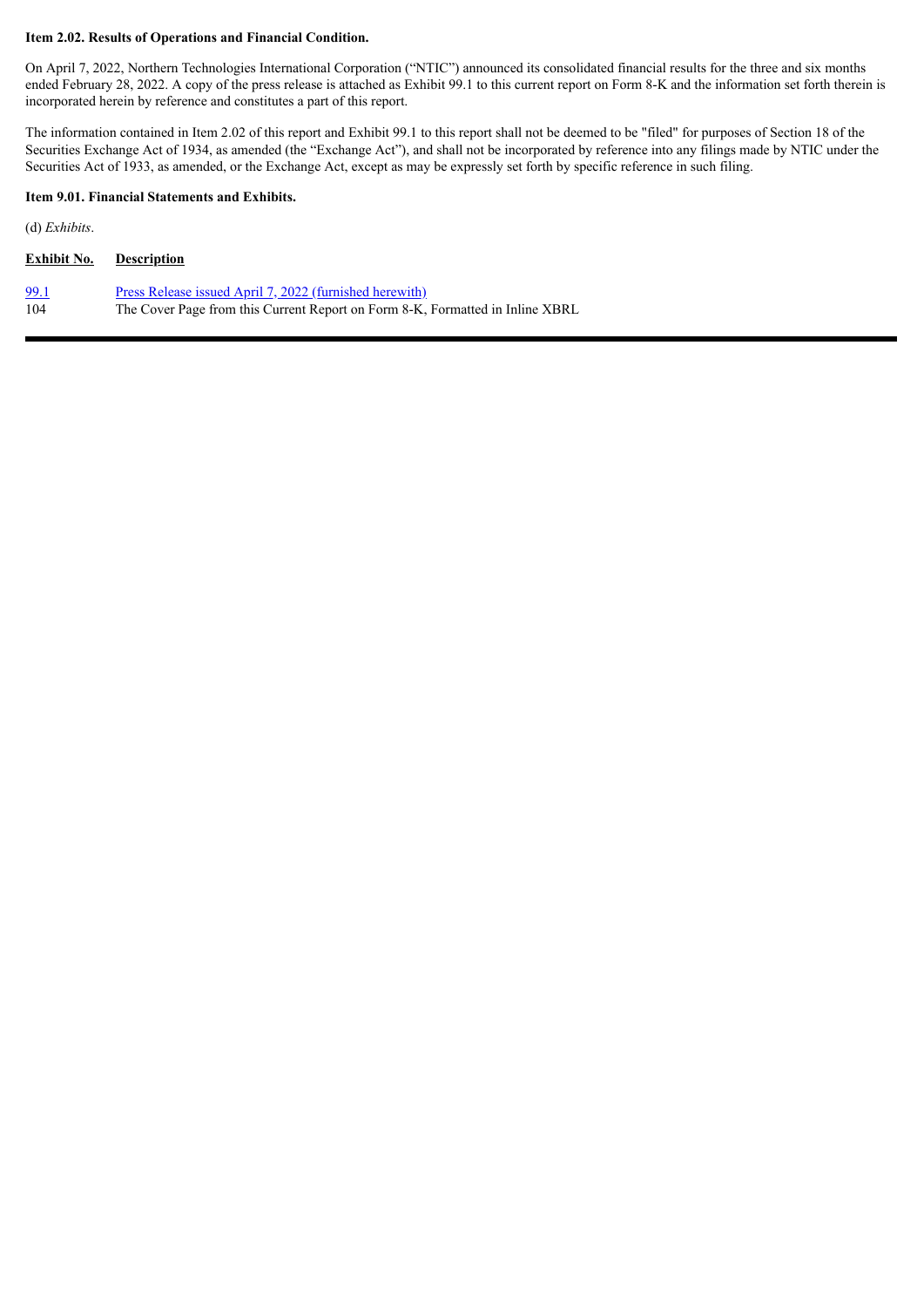#### **SIGNATURE**

Pursuant to the requirements of the Securities Exchange Act of 1934, the registrant has duly caused this report to be signed on its behalf by the undersigned hereunto duly authorized.

### **NORTHERN TECHNOLOGIES INTERNATIONAL CORPORATION**

Date: April 7, 2022 By: /s/ Matthew C. Wolsfeld Matthew C. Wolsfeld Chief Financial Officer and Corporate Secretary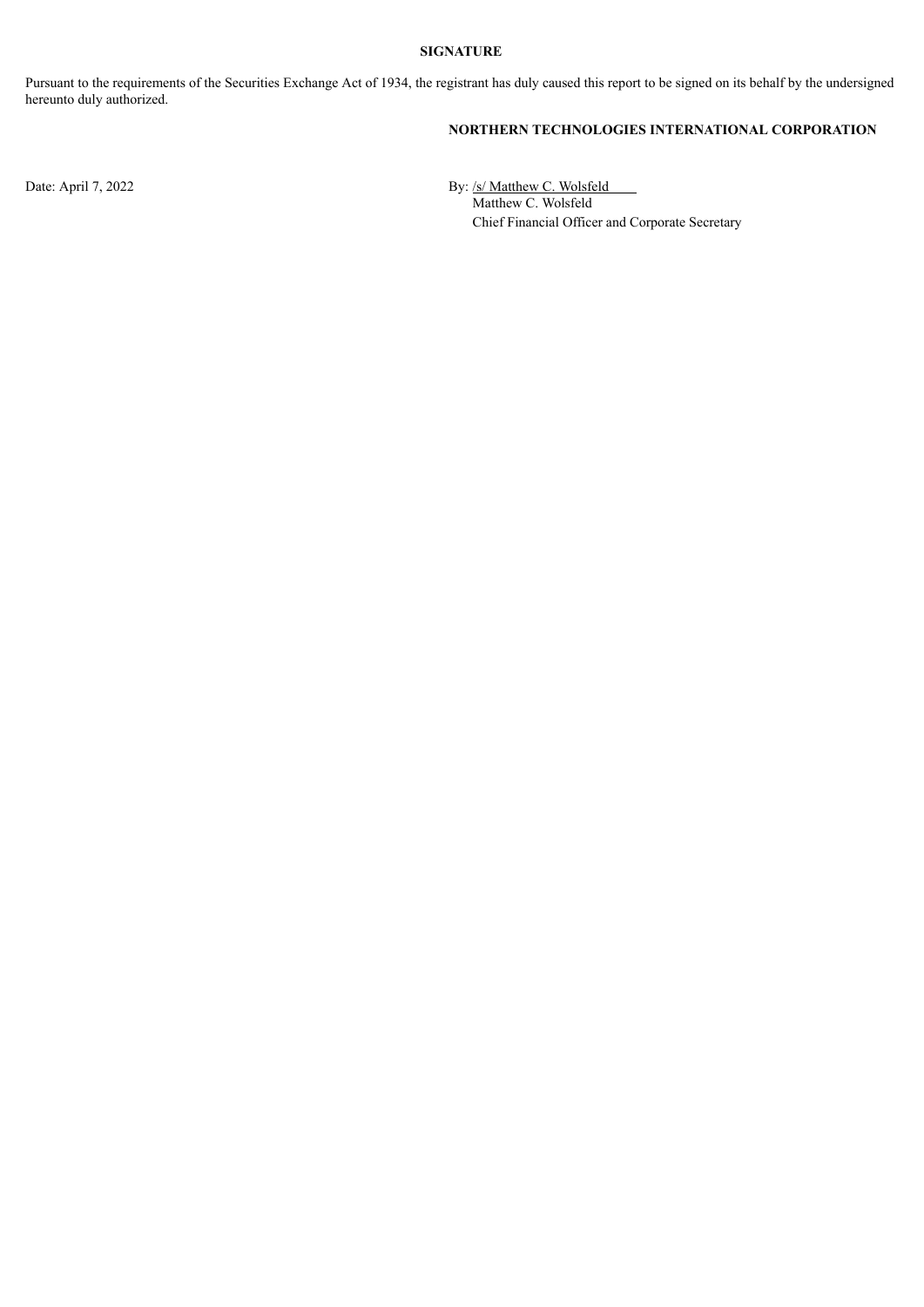# <span id="page-3-0"></span>**Northern Technologies International Corporation Reports Financial Results for Second Quarter Fiscal 2022**

MINNEAPOLIS, April 07, 2022 (GLOBE NEWSWIRE) -- Northern Technologies International Corporation (NASDAQ: NTIC), a leading developer of corrosion inhibiting products and services, as well as bio-based and biodegradable polymer resin compounds, today reported its financial results for the second quarter of fiscal 2022.

Second quarter fiscal 2022 highlights include (with growth rates compared to second quarter of fiscal 2021, except as otherwise noted):

- Consolidated net sales increased 31.0% to a second quarter record \$16,749,000
- ZERUST® net sales increased 27.6% to \$13,118,000
- ZERUST<sup>®</sup> oil and gas net sales increased 60.1% to \$578,000
- NTIC China net sales decreased 6.3% to \$4,164,000
- Natur-Tec® product net sales increased 45.3% to \$3,631,000
- Joint venture operating income decreased 35.9% to \$2,170,000
- Net income attributable to NTIC decreased to \$183,000, compared to \$1,313,000 last year
- Net income per diluted share attributable to NTIC was \$0.02, compared to \$0.13 per diluted share last year
- Non-GAAP adjusted net income was \$392,000 or \$0.04 per diluted share
- NTIC's cash and cash equivalents were \$7,488,000 as of February 28, 2022

"Strong demand across our product categories and many of our global markets drove us to record sales in the fiscal 2022 second quarter, with total net sales increasing 13.6%, when excluding incremental sales as a result of our recent acquisition of Zerust India. While second quarter and year-to-date profitability in North America and across our joint venture network felt the impact of higher raw material prices, freight, and labor expenses, profitability improved late in the second quarter as we built these factors into our pricing strategies. We believe our financial results will noticeably improve during the second half of fiscal 2022 thanks to these measures," said G. Patrick Lynch, President and Chief Executive Officer of NTIC.

During the first quarter of fiscal 2022, NTIC acquired the remaining 50% ownership interest in its Indian joint venture, Harita-NTI Limited (Zerust India) for USD \$6.25 million in cash. Effective as of September 1, 2021, Zerust India's sales and earnings were consolidated on the Company's income statement. For the second quarter and first half of fiscal 2022, Zerust India contributed \$2,230,000 and \$4,680,000, respectively, in sales to NTIC's consolidated net sales.

NTIC's consolidated net sales increased 31.0% to \$16,749,000 during the three months ended February 28, 2022, compared to \$12,783,000 for the three months ended February 28, 2021. The year-over-year increase in consolidated net sales was primarily a result of sales growth across all the Company's product categories due to higher global demand and the recovery from the COVID-19 pandemic, as well as the contribution from Zerust India. For the first half of fiscal 2022, consolidated net sales increased 36.7% to \$34,942,000, compared to \$25,562,000 for the same period last fiscal year.

The following table sets forth NTIC's net sales by product category for the three and six months ended February 28, 2022, and February 28, 2021, by segment:

|                                              |    | <b>Three Months Ended</b> |                |  |              |                |               |  |  |  |  |  |  |
|----------------------------------------------|----|---------------------------|----------------|--|--------------|----------------|---------------|--|--|--|--|--|--|
|                                              |    | February 28,              |                |  | February 28, |                | $\frac{6}{9}$ |  |  |  |  |  |  |
|                                              |    | 2022                      | % of Net Sales |  | 2021         | % of Net Sales | Change        |  |  |  |  |  |  |
| $ZERUST^{\circledR}$ industrial net sales    | S  | 11,656,345                | $69.6\%$ \$    |  | 9,396,105    | 73.5%          | 24.1%         |  |  |  |  |  |  |
| $ZERUST^{\circledR}$ joint venture net sales |    | 883,511                   | $5.3\%$        |  | 526,941      | $4.1\%$        | 67.7%         |  |  |  |  |  |  |
| ZERUST <sup>®</sup> oil & gas net sales      |    | 577,921                   | $3.4\%$        |  | 361,070      | 2.8%           | 60.1%         |  |  |  |  |  |  |
| Total $ZERUST^{\textcircled{R}}$ net sales   | S. | 13, 117, 777              | 78.3% \$       |  | 10,284,116   | 80.5%          | 27.6%         |  |  |  |  |  |  |
| Total Natur-Tec <sup>®</sup> sales           |    | 3,630,862                 | 21.7%          |  | 2,498,766    | 19.5%          | 45.3%         |  |  |  |  |  |  |
| Total net sales                              |    | 16,748,639                | $100.0\%$ \$   |  | 12,782,882   | 100.0%         | 31.0%         |  |  |  |  |  |  |

|                                              | <b>Six Months Ended</b> |              |                |  |              |                |               |  |  |  |  |  |
|----------------------------------------------|-------------------------|--------------|----------------|--|--------------|----------------|---------------|--|--|--|--|--|
|                                              |                         | February 28, |                |  | February 28, |                | $\frac{6}{9}$ |  |  |  |  |  |
|                                              |                         | 2022         | % of Net Sales |  | 2021         | % of Net Sales | Change        |  |  |  |  |  |
| $ZERUST^{\circledR}$ industrial net sales    | S                       | 24, 267, 875 | $69.5\%$ \$    |  | 18,473,659   | 72.3%          | 31.4%         |  |  |  |  |  |
| $ZERUST^{\circledR}$ joint venture net sales |                         | 1,723,950    | 4.9%           |  | 1,107,245    | $4.3\%$        | 55.7%         |  |  |  |  |  |
| ZERUST <sup>®</sup> oil & gas net sales      |                         | 1,549,737    | $4.4\%$        |  | 923,763      | $3.6\%$        | 67.8%         |  |  |  |  |  |
| Total $ZERUST^{\textcircled{R}}$ net sales   | $\mathbb{S}$            | 27,541,562   | 78.8% \$       |  | 20,504,667   | 80.2%          | 34.3%         |  |  |  |  |  |
| Total Natur-Tec <sup>®</sup> sales           |                         | 7,400,490    | 21.2%          |  | 5,057,327    | 19.8%          | 46.3%         |  |  |  |  |  |
| Total net sales                              | S                       | 34,942,052   | $100.0\%$ \$   |  | 25,561,994   | 100.0%         | 36.7%         |  |  |  |  |  |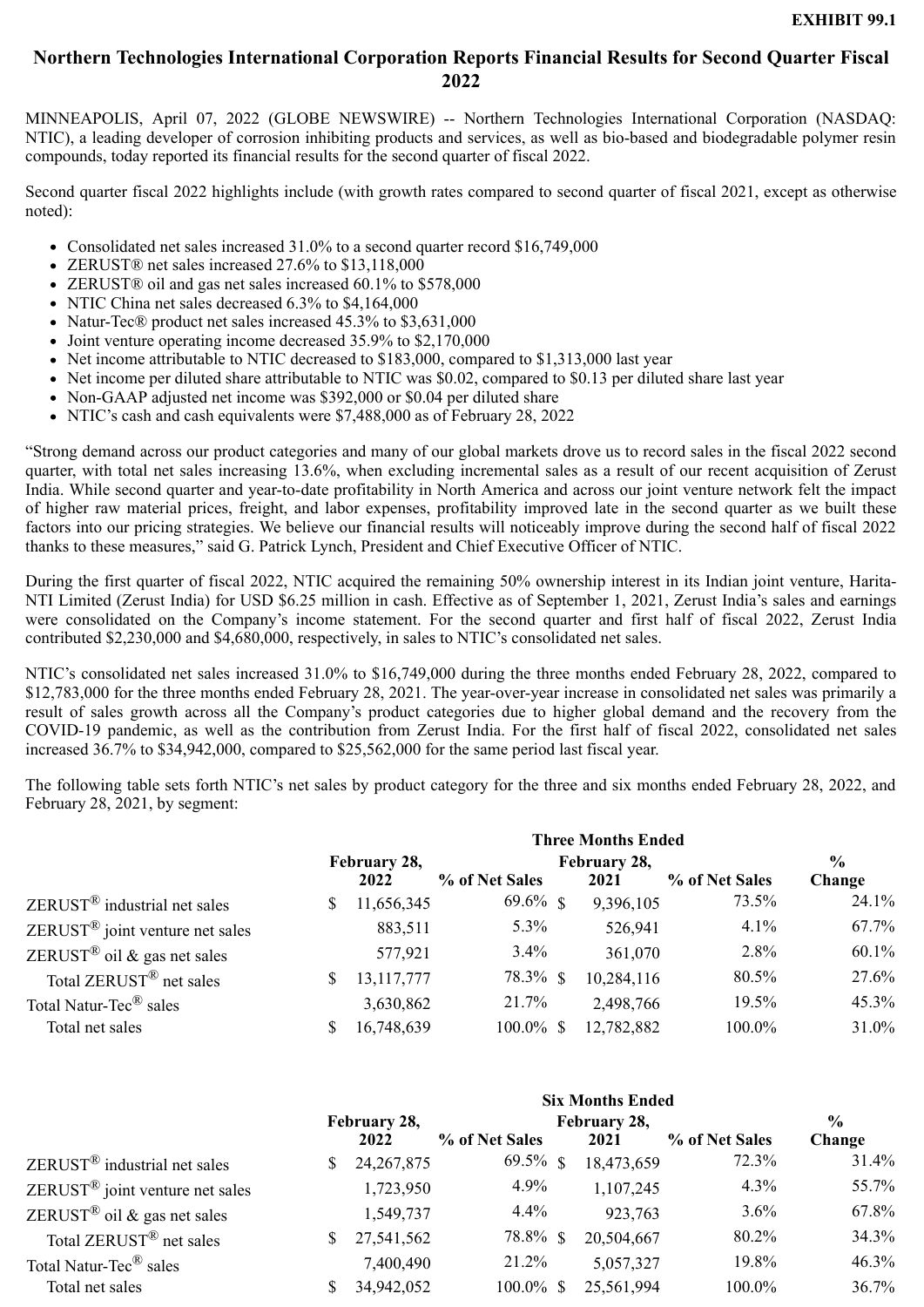NTIC's joint venture operating income was \$2,170,000 during the three months ended February 28, 2022, compared to joint venture operating income of \$3,383,000 during the three months ended February 28, 2021. Net sales of NTIC's joint ventures, which are not consolidated with NTIC's financial results, decreased 15.3% to \$24,602,000 during the three months ended February 28, 2022, compared to \$29,058,000 for the three months ended February 28, 2021. This decrease was attributable to the acquisition of the remaining 50% ownership interest of Zerust India, and higher expenses and lower gross margin at the Company's joint ventures. Year-to-date, NTIC's joint venture operating income was \$4,803,000, compared to joint venture operating income of \$6,545,000 during the six months ended February 28, 2021. Net sales of NTIC's joint ventures were \$51,625,000 during the six months ended February 28, 2022, compared to \$55,836,000 for the six months ended February 28, 2021.

Operating expenses, as a percent of net sales, for the second quarter of fiscal 2022 were 40.1%, compared to 45.9% for the same period last fiscal year. Year-to-date, operating expenses, as a percent of net sales, were 39.4%, compared to 46.1% for the same period last fiscal year. The second quarter, and year-to-date improvements in operating leverage were due to higher sales in both periods.

Net income attributable to NTIC for the second quarter of fiscal 2022 was \$183,000, or \$0.02 per diluted share, compared to net income of \$1,313,000, or \$0.13 per diluted share for the same period last fiscal year. Year-to-date, net income attributable to NTIC was \$4,677,000, or \$0.48 per diluted share, compared to net income of \$2,575,000, or \$0.26 per diluted share for the same period last fiscal year.

During the fiscal 2022 second quarter, NTIC incurred certain one-time expenses related to the acquisition of the remaining 50% ownership interest of Zerust India. Non-GAAP adjusted net income, as set forth in the GAAP reconciliation at the end of this release, was \$392,000, or \$0.04 per diluted share, for the second quarter of fiscal 2022 compared to \$1,313,000, or \$0.13 per diluted share, for the same quarter last fiscal year. For the six-months ended February 28, 2022, NTIC incurred a net one-time gain of \$3,952,000 related to the acquisition of the remaining 50% ownership interest of Zerust India in addition to the one-time expenses related to the acquisition. Year-to-date, NTIC's non-GAAP adjusted net income, as set forth in the GAAP reconciliation at the end of this release, was \$1,173,000, or \$0.12 per diluted share, compared to \$2,575,000, or \$0.26 per diluted share, for the same quarter last fiscal year.

NTIC's consolidated balance sheet remains strong, with working capital of \$25,326,000 as of February 28, 2022, including \$7,488,000 in cash and cash equivalents, \$5,000 in available for sale securities, and an outstanding revolving line of credit balance of \$4,200,000, compared to \$25,231,000 of working capital as of August 31, 2021, including \$7,681,000 in cash and cash equivalents and \$5,000 in available for sale securities, and no outstanding line of credit balance.

At February 28, 2022, the Company had \$21,852,000 of investments in joint ventures, of which over \$11,309,000, or 51.8%, was cash, with the remaining balance mostly made up of other working capital.

# **Conference Call and Webcast**

NTIC will host a conference call today at 8:00 a.m. Central Time to review its results of operations for the second quarter of fiscal 2022 and its outlook, followed by a question-and-answer session. The conference call will be available to interested parties through a live audio webcast available through NTIC's website at www.ntic.com or https://ntic.gcs-web.com/events-presentations where the webcast will be archived and accessible for at least 12 months. The dial-in number for the conference call is (877) 670-9776 and the confirmation code is 7626015.

### **About Northern Technologies International Corporation**

Northern Technologies International Corporation develops and markets proprietary, environmentally beneficial products and services in over 60 countries either directly or via a network of subsidiaries, joint ventures, independent distributors and agents. NTIC's primary business is corrosion prevention marketed mainly under the ZERUST<sup>®</sup> brand. NTIC has been selling its proprietary ZERUST<sup>®</sup> rust and corrosion inhibiting products and services to the automotive, electronics, electrical, mechanical, military and retail consumer markets for over 45 years and, in recent years, has targeted and expanded into the oil and gas industry. NTIC offers worldwide on-site technical consulting for rust and corrosion prevention issues. NTIC's technical service consultants work directly with the end users of NTIC's products to analyze their specific needs and develop systems to meet their technical requirements. NTIC also markets and sells a portfolio of bio-based and biodegradable polymer resin compounds and finished products marketed under the Natur-Tec® brand.

### **Forward-Looking Statements**

*Statements contained in this release that are not historical information are forward-looking statements within the meaning of the Private Securities Litigation Reform Act of 1995. Such statements include NTIC's expectations that its financial results will noticeably improve during the second half of fiscal 2022 due to measures implemented to address inflationary pressures, and other statements that can be identified by words such as "believes," "continues," "expects," "anticipates," "intends," "potential," "outlook," "will," "may," "would," "should," "guidance" or words of similar meaning, and the use of future dates. Such forward-looking statements are based upon the current beliefs and expectations of NTIC's management and are inherently subject to risks and uncertainties that could cause actual results to differ materially from those projected or implied. Such potential risks and uncertainties include, but are not limited to, in no particular order: the effects of the COVID-19 pandemic on NTIC's business and operating results; the effects of supply chain and shipping issues on NTIC's business and*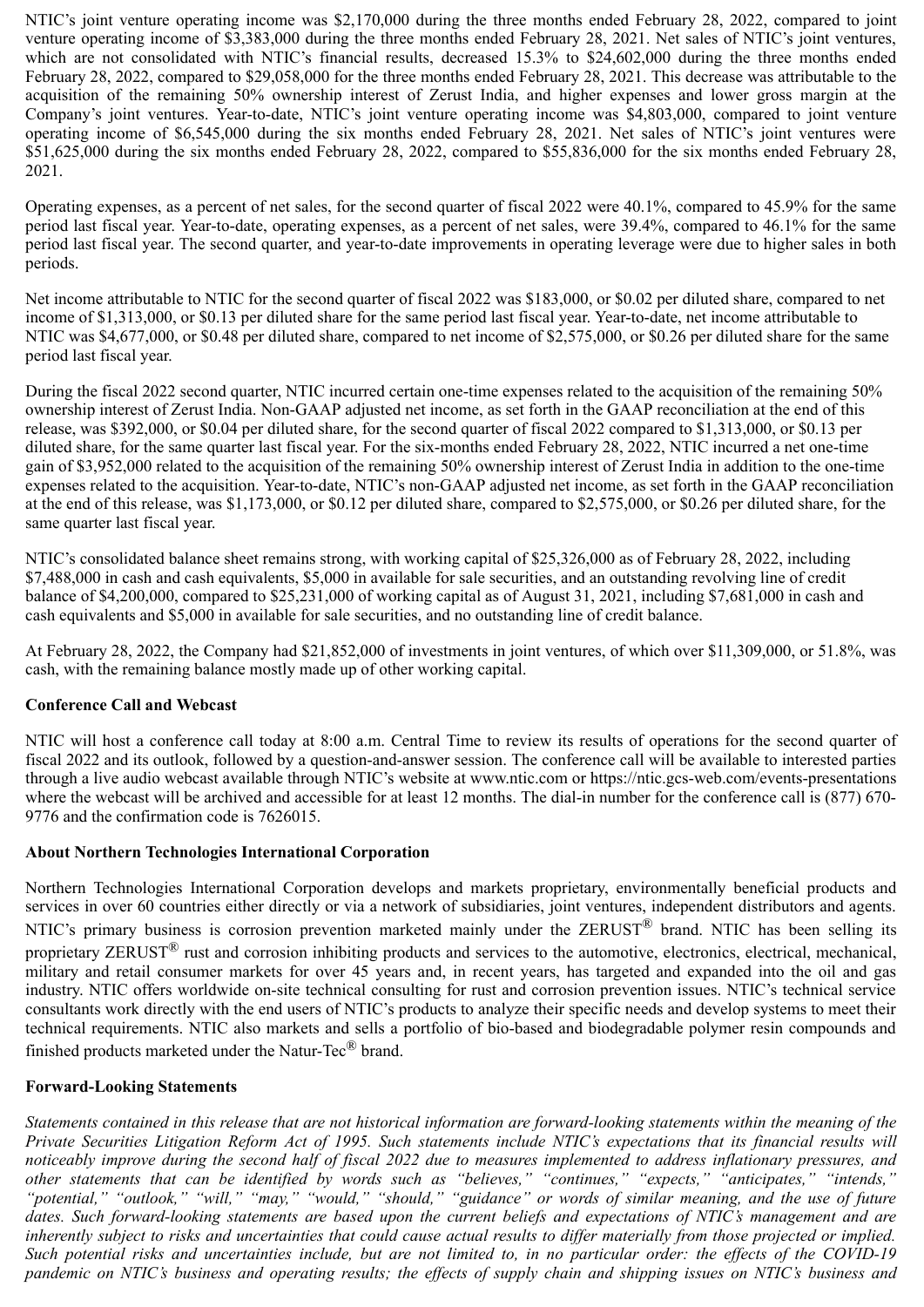*operating results; the health of the U.S. and worldwide economies, including in particular the U.S. automotive industry; the effect of economic uncertainty and trade disputes; NTIC's dependence on its joint ventures, including in particular in Germany, its relationships with its joint venture partners and the success of its joint ventures, including fees and dividend distributions that NTIC receives from them; risks associated with NTIC's international operations, including its NTIC China operations, its recent acquisition of the remaining 50% ownership interest in Zerust India, the United Kingdom's exit from the European Union and exposure to fluctuations in foreign currency exchange rates and tariffs, including in particular the Euro compared to the U.S. dollar; the effect of the, economic slowdown and political unrest, including the current conflict between Russia and Ukraine; the level of growth in NTIC's markets; NTIC's investments in research and development efforts; acceptance of existing and new products; timing of NTIC's receipt of purchase orders under supply contracts; variability in sales to customers in the oil and gas industry and the effect on NTIC's quarterly financial results; increased competition; the costs and effects of complying with changes in tax, fiscal, government and other regulatory policies, and rules relating to environmental, health and safety matters; pending and potential litigation; and NTIC's reliance on its intellectual property rights and the absence of infringement of the intellectual property rights of others. More detailed information on these and additional factors which could affect NTIC's operating and financial results is described in the Company's filings with the Securities and Exchange Commission (SEC), including its annual report on Form 10-K for the fiscal year ended August 31, 2021 and subsequent quarterly reports on Form 10-Q. NTIC urges all interested parties to read these reports to gain a better understanding of the many business and other risks that the Company faces. Additionally, NTIC undertakes no obligation to publicly release the results of any revisions to these forward-looking statements, which may be made to reflect events or circumstances occurring after the date hereof or to reflect the occurrence of unanticipated events.*

### **Use of Non-GAAP Financial Measures**

*In addition to the financial measures prepared in accordance with U.S. generally accepted accounting principles (GAAP), this press release contains the non-GAAP financial measures of adjusted net income attributable to NTIC and adjusted net income attributable to NTIC per diluted share. The reasons for the use of these measures, reconciliations of these non-GAAP financial measures to the most directly comparable GAAP measures and other information relating to these measures are included below following the unaudited condensed consolidated financial statements. Non-GAAP financial measures have limitations as analytical tools and should not be considered in isolation or as a substitute for NTIC's financial results prepared in accordance with GAAP.*

#### **NORTHERN TECHNOLOGIES INTERNATIONAL CORPORATION AND SUBSIDIARIES CONSOLIDATED BALANCE SHEETS AS OF FEBRUARY 28, 2022 (UNAUDITED) AND AUGUST 31, 2021 (AUDITED)**

|                                                                                                   | February<br>28, 2022 | August 31,<br>2021 |
|---------------------------------------------------------------------------------------------------|----------------------|--------------------|
| <b>ASSETS</b>                                                                                     |                      |                    |
| <b>CURRENT ASSETS:</b>                                                                            |                      |                    |
| Cash and cash equivalents                                                                         | \$7,487,811          | \$7,680,641        |
| Available for sale securities                                                                     | 4,634                | 4,634              |
| Receivables:                                                                                      |                      |                    |
| Trade, excluding joint ventures, less allowance for doubtful accounts of \$382,000 as of February |                      |                    |
| 28, 2022 and August 31, 2021                                                                      | 12,457,917           | 11,128,805         |
| Trade, joint ventures                                                                             | 905,961              | 624,808            |
| Fees for services provided to joint ventures                                                      | 1,078,702            | 1,505,127          |
| Income taxes                                                                                      | 570,483              | 386,574            |
| Inventories                                                                                       | 12,978,217           | 11,114,207         |
| Prepaid expenses                                                                                  | 3,113,898            | 1,302,293          |
| Total current assets                                                                              | 38,597,623           | 33,747,089         |
| PROPERTY AND EQUIPMENT, NET                                                                       | 12,336,699           | 11,821,458         |
| <b>OTHER ASSETS:</b>                                                                              |                      |                    |
| Investments in joint ventures                                                                     | 21,852,070           | 27,623,768         |
| Deferred income taxes                                                                             |                      | 92,554             |
| Patents and trademarks, net                                                                       | 717,805              | 709,572            |
| Goodwill                                                                                          | 4,782,376            |                    |
| Intangible asset, net                                                                             | 6,135,433            |                    |
| Operating lease right of use asset                                                                | 528,645              | 376,438            |
| Total other assets                                                                                | 34,016,329           | 28,802,332         |
| Total assets                                                                                      | \$84,950,651         | \$74,370,879       |

### **LIABILITIES AND EQUITY**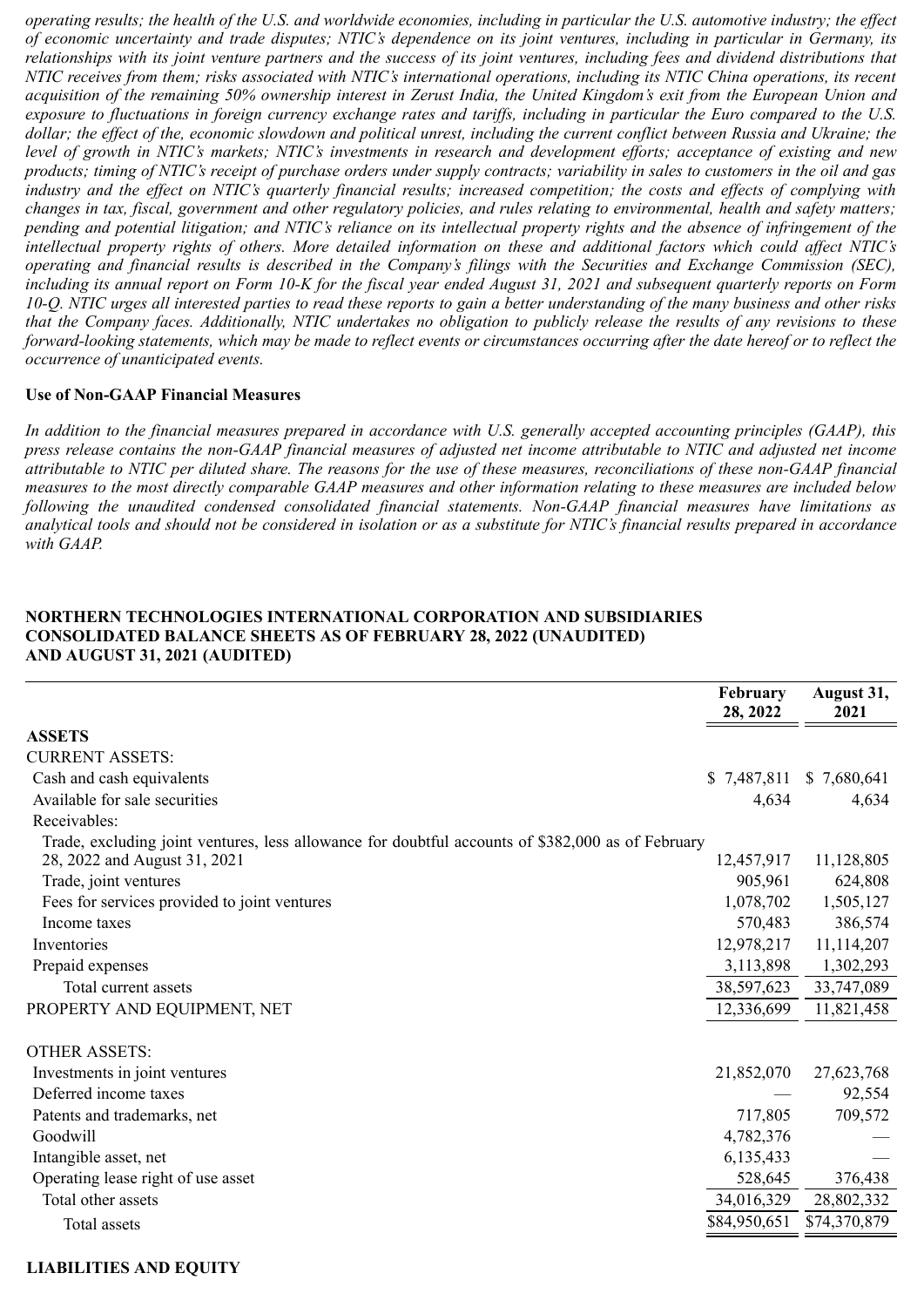| <b>CURRENT LIABILITIES:</b>                                                                    |              |              |
|------------------------------------------------------------------------------------------------|--------------|--------------|
| Accounts payable                                                                               | \$5,948,430  | \$4,290,972  |
| Line of credit                                                                                 | 4,200,000    |              |
| Income taxes payable                                                                           | 152,183      | 178,923      |
| Accrued liabilities:                                                                           |              |              |
| Payroll and related benefits                                                                   | 1,694,506    | 2,879,468    |
| Other                                                                                          | 1,091,861    | 894,497      |
| Current portion of operating lease                                                             | 184,206      | 272,336      |
| Total current liabilities                                                                      | 13,271,186   | 8,516,196    |
| <b>LONG-TERM LIABILITIES:</b>                                                                  |              |              |
| Deferred income tax, net                                                                       | 1,897,259    |              |
| Operating lease, less current portion                                                          | 344,439      | 104,102      |
| Total long-term liabilities                                                                    | 2,241,698    | 104,102      |
| COMMITMENTS AND CONTINGENCIES                                                                  |              |              |
| <b>EQUITY:</b>                                                                                 |              |              |
| Preferred stock, no par value; authorized 10,000 shares; none issued and outstanding           |              |              |
| Common stock, \$0.02 par value per share; authorized 15,000,000 shares as of February 28, 2022 |              |              |
| and August 31, 2021; issued and outstanding 9,221,517 and 9,184,811, respectively              | 184,430      | 183,696      |
| Additional paid-in capital                                                                     | 19,379,032   | 18,736,268   |
| Retained earnings                                                                              | 50,361,066   | 46,973,092   |
| Accumulated other comprehensive loss                                                           | (3,858,689)  | (3,525,030)  |
| Stockholders' equity                                                                           | 66,065,839   | 62,368,026   |
| Non-controlling interests                                                                      | 3,371,928    | 3,382,555    |
| Total equity                                                                                   | 69,437,767   | 65,750,581   |
| Total liabilities and equity                                                                   | \$84,950,651 | \$74,370,879 |
|                                                                                                |              |              |

## **NORTHERN TECHNOLOGIES INTERNATIONAL CORPORATION AND SUBSIDIARIES CONSOLIDATED STATEMENTS OF OPERATIONS (UNAUDITED) FOR THE THREE AND SIX MONTHS ENDED FEBRUARY 28, 2022 AND 2021**

|                                                                       |              | <b>Three Months Ended</b> | <b>Six Months Ended</b> |              |  |  |  |
|-----------------------------------------------------------------------|--------------|---------------------------|-------------------------|--------------|--|--|--|
|                                                                       |              | February 28,              | February 28,            |              |  |  |  |
|                                                                       | 2022         | 2021                      | 2022                    | 2021         |  |  |  |
| <b>NET SALES:</b>                                                     |              |                           |                         |              |  |  |  |
| Net sales, excluding joint ventures                                   | \$15,865,128 | \$12,255,941              | \$33,218,102            | \$24,454,749 |  |  |  |
| Net sales, to joint ventures                                          | 883,511      | 526,941                   | 1,723,950               | 1,107,245    |  |  |  |
| Total net sales                                                       | 16,748,639   | 12,782,882                | 34,942,052              | 25,561,994   |  |  |  |
| Cost of goods sold                                                    | 11,764,304   | 8,531,679                 | 24, 254, 787            | 16,845,000   |  |  |  |
| Gross profit                                                          | 4,984,335    | 4,251,203                 | 10,687,265              | 8,716,994    |  |  |  |
| JOINT VENTURE OPERATIONS:                                             |              |                           |                         |              |  |  |  |
| Equity in income from joint ventures                                  | 922,832      | 1,920,012                 | 2,297,581               | 3,745,724    |  |  |  |
| Fees for services provided to joint ventures                          | 1,246,909    | 1,462,684                 | 2,505,767               | 2,799,245    |  |  |  |
| Total joint venture operations                                        | 2,169,741    | 3,382,696                 | 4,803,348               | 6,544,969    |  |  |  |
| <b>OPERATING EXPENSES:</b>                                            |              |                           |                         |              |  |  |  |
| Selling expenses                                                      | 2,971,391    | 2,832,008                 | 6,209,149               | 5,573,776    |  |  |  |
| General and administrative expenses                                   | 2,518,788    | 1,958,974                 | 5, 115, 135             | 4,052,956    |  |  |  |
| Research and development expenses                                     | 1,218,674    | 1,075,180                 | 2,454,495               | 2,150,917    |  |  |  |
| Total operating expenses                                              | 6,708,853    | 5,866,162                 | 13,778,779              | 11,777,649   |  |  |  |
| OPERATING INCOME                                                      | 445,223      | 1,767,737                 | 1,711,834               | 3,484,314    |  |  |  |
| REMEASUREMENT GAIN ON ACQUISITION OF EQUITY<br><b>METHOD INVESTEE</b> |              |                           | 3,951,550               |              |  |  |  |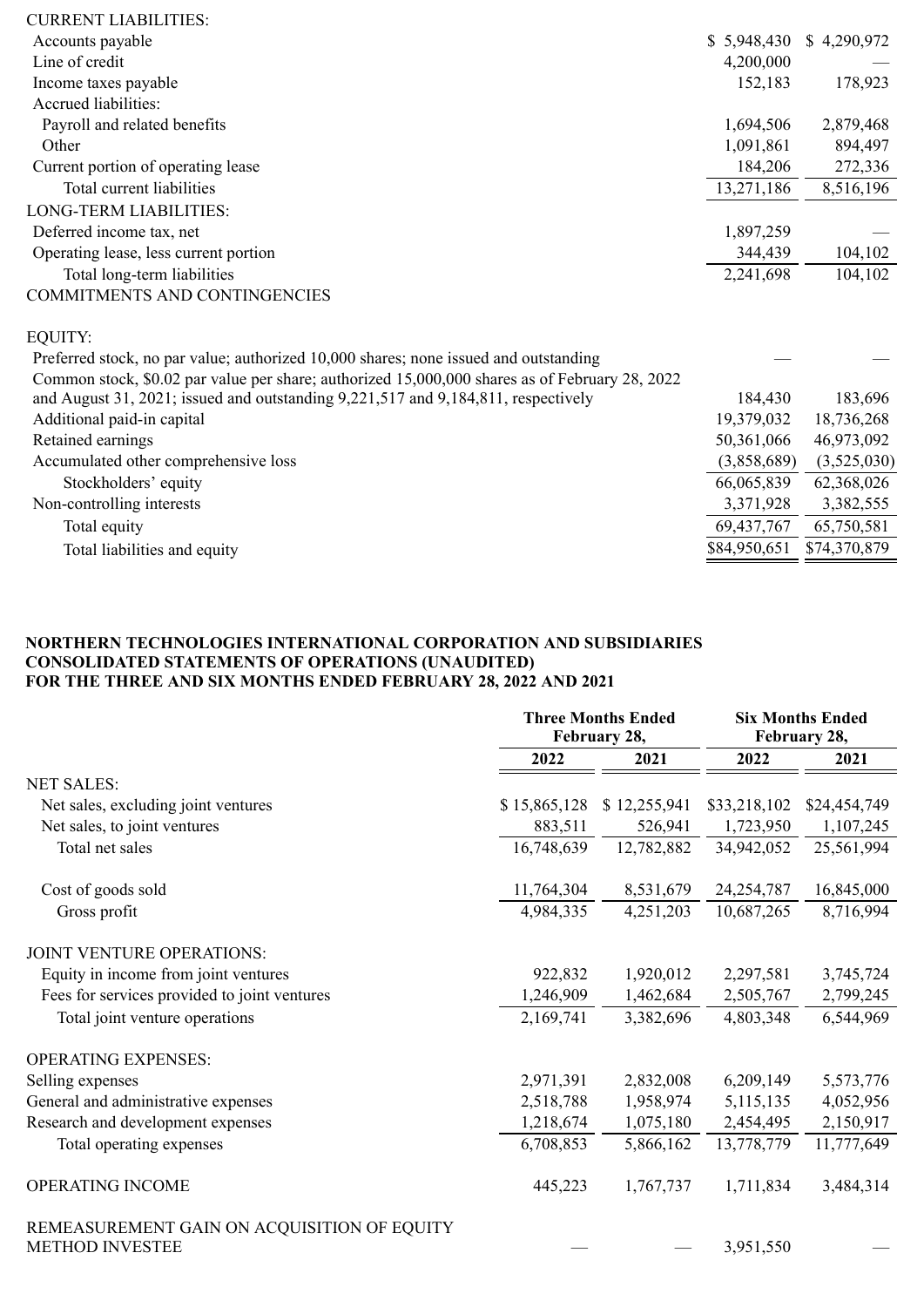| <b>INTEREST INCOME</b><br><b>INTEREST EXPENSE</b>              |          | 9,909<br>(7, 404)      |    | 15,638<br>(5,249)      |                     | 20,852<br>(10, 295)    |               | 85,176<br>(7,617)      |
|----------------------------------------------------------------|----------|------------------------|----|------------------------|---------------------|------------------------|---------------|------------------------|
| INCOME BEFORE INCOME TAX EXPENSE                               |          | 447,728                |    | 1,778,126              |                     | 5,673,941              |               | 3,561,873              |
| <b>INCOME TAX EXPENSE</b>                                      |          | 151,743                |    | 274,660                |                     | 656,123                |               | 653,250                |
| <b>NET INCOME</b>                                              |          | 295,985                |    | 1,503,466              |                     | 5,017,818              |               | 2,908,623              |
| NET INCOME ATTRIBUTABLE TO NON-CONTROLLING<br><b>INTERESTS</b> |          | 113,138                |    | 190,891                |                     | 341,212                |               | 333,649                |
| NET INCOME ATTRIBUTABLE TO NTIC                                | S        | 182,847                |    | \$1,312,575            |                     | \$4,676,606            |               | \$2,574,974            |
| NET INCOME ATTRIBUTABLE TO NTIC PER COMMON<br><b>SHARE:</b>    |          |                        |    |                        |                     |                        |               |                        |
| <b>Basic</b><br>Diluted                                        | \$<br>\$ | 0.02 S<br>0.02         | S  | 0.14<br>0.13           | <sup>S</sup><br>\$. | 0.51 S<br>0.48         | <sup>\$</sup> | 0.28<br>0.26           |
| WEIGHTED AVERAGE COMMON SHARES<br><b>ASSUMED OUTSTANDING:</b>  |          |                        |    |                        |                     |                        |               |                        |
| <b>Basic</b><br>Diluted                                        |          | 9,214,817<br>9,683,426 |    | 9,104,636<br>9,867,918 |                     | 9,211,858<br>9,736,060 |               | 9,104,623<br>9,756,268 |
| CASH DIVIDENDS DECLARED PER COMMON SHARE                       | \$       | 0.07                   | -S | $0.065$ \$             |                     | 0.14                   | <sup>\$</sup> | 0.065                  |

### **NORTHERN TECHNOLOGIES INTERNATIONAL CORPORATION AND SUBSIDIARIES RECONCILIATION OF GAAP TO NON-GAAP MEASURES ADJUSTED NET INCOME CALCULATIONS (UNAUDITED, IN THOUSANDS, EXCEPT SHARE AND PER SHARE AMOUNTS)**

The accompanying press release contains the non-GAAP financial measures of adjusted net income attributable to NTIC and adjusted net income attributable to NTIC per diluted share, which are not calculated or presented in accordance with accounting principles generally accepted in the United States (GAAP). These non-GAAP financial measures are information supplemental and in addition to the financial measures presented in the accompanying release that are calculated and presented in accordance with GAAP. NTIC uses non-GAAP financial measures as supplemental measures of performance and believes these measures facilitate operating performance comparisons from period to period and company to company by factoring out potential differences caused by non-recurring, unusual or infrequent charges not related to NTIC's regular, ongoing business. NTIC also believes that the presentation of certain non-GAAP financial measures provides useful information to investors in evaluating the company's operations, period over period. Such non-GAAP financial measures should not be considered superior to, as a substitute for, or as an alternative to, and should be considered in conjunction with, the GAAP financial measures presented in the release. The non-GAAP financial measures in the accompanying release may differ from similar measures used by other companies.

The following table provides reconciliations of financial measures calculated and reported in accordance with GAAP as well as adjusted non-GAAP financial measures presented in the accompanying release. The following is a reconciliation of NTIC's reported net income attributable to NTIC and reported net income attributable to NTIC per common share to adjusted net income attributable to NTIC and adjusted net income attributable to NTIC per common share, in each case, as adjusted to exclude the net one-time gain related to the acquisition of the remaining 50% ownership interest of Zerust India.

|                                            | <b>Three Months Ended</b><br>February 28, |            |  |      |  | <b>Six Months Ended</b><br>February 28, |  |      |
|--------------------------------------------|-------------------------------------------|------------|--|------|--|-----------------------------------------|--|------|
|                                            |                                           | 2022       |  | 2021 |  | 2022                                    |  | 2021 |
| Net income, as reported                    | \$                                        | 182,847 \$ |  |      |  | 1,312,575 \$ 4,676,606 \$ 2,574,974     |  |      |
| Adjustments for adjusted net income:       |                                           |            |  |      |  |                                         |  |      |
| Expenses related to NTIC India transaction |                                           | 65,000     |  |      |  | 115,000                                 |  |      |
| Gain on purchase of NTIC India             |                                           |            |  |      |  | (4,612,638)                             |  |      |
| Cumulative foreign currency adjustment     |                                           | ۰          |  |      |  | 661,088                                 |  |      |
| Amortization expense                       |                                           | 144,000    |  | ۰    |  | 212,000                                 |  |      |
| Tax impact of adjusted items               |                                           |            |  |      |  | 121,000                                 |  |      |